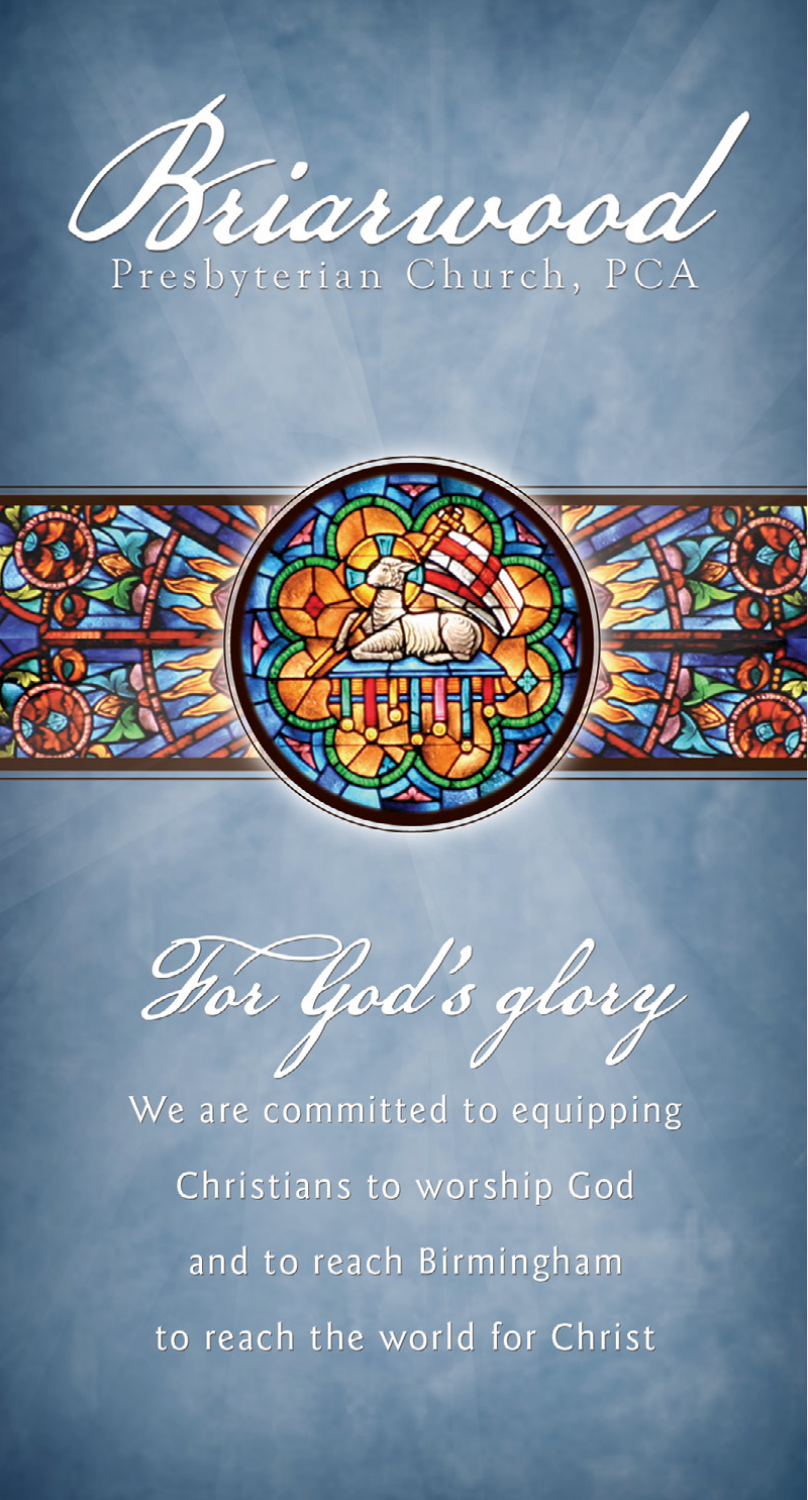

#### **Morning Services of Divine Worship – April 24, 2022**

#### **Worship Leaders**

Dr. Harry L. Reeder III, Pastor/Teacher Mr. Bruce Stallings, Executive Pastor Mr. Hunter Goff, Organist Dr. John Haines, Worship Pastor **Rev. Daniel Cason, Pianist** 

THE GATHERING OF GOD'S PEOPLE *"I will tell of Your name to my brothers; in the midst of the congregation I will sing Your praise." Hebrews 2:12*

**Call to Worship and Preparation from the Psalms** Psalm 98:3

All: **He has remembered His steadfast love and faithfulness to the house of Israel. All the ends of the earth have seen the salvation of our God.**

**Prelude and Time of Meditation and Confession** *"Fanfare in C Major"* (Purcell)

*Lord God Almighty, You have made known to me that my salvation is Christ's work, but to cleave to Him by faith is my work, and with this faith is the necessity of my*  daily repentance as a mourning for the sin which Christ by grace has removed. *Continue, O God, to teach me that faith apprehends Christ's righteousness not only for the satisfaction of justice, but as unspotted evidence of Your love to me. Help me to make use of His work of salvation as the ground of peace, and of Your favor to, and acceptance of me the sinner, so that I may live always near the cross.*  adapted from *The Valley of Vision*

#### **Invocation**

**Gospel Word of Salvation**

**Greeting of Grace and Peace\*** 

**Hymn of Ascents\*** *"Guide Me, O Thou Great Jehovah"* (arr. Haines / Parks)

#### **The Confession of Truth<sup>\*</sup>** 2008 Confession

Leader: *Christians, what do you confess?*

All: **We confess and acknowledge one God alone, to Whom alone we must cleave, Whom alone we must serve, Whom only we must worship, and in Whom only we put our trust. Who is eternal, infinite, immeasurable, incomprehensible, omnipotent, invisible; One in substance and yet distinct in three persons, the Father, the Son, and the Holy Spirit. By Whom we confess and believe all things in heaven and earth, visible and invisible, to have been created, to be retained in their being, and to be ruled and guided by His inscrutable Providence for such ends as His eternal wisdom, goodness, and justice have appointed, and to the manifestation of His own glory. Amen.**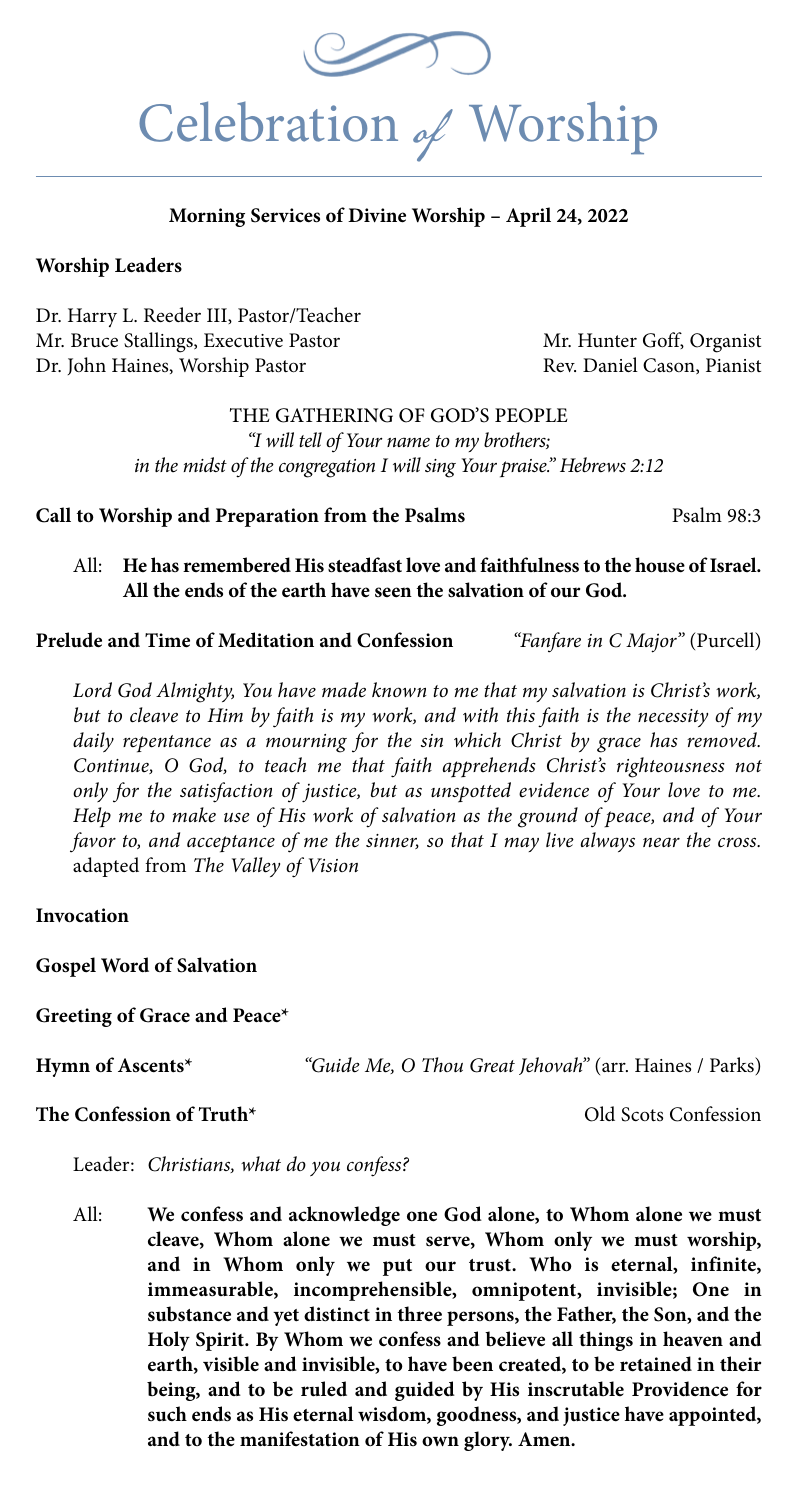#### THE PETITIONING OF GOD'S PROVIDENCE

do not be anxious about anything, but in everything by prayer and supplication with...<br>thanksgiving let your requests be made known to God. Philippians 4:6 *…do not be anxious about anything, but in everything by prayer and supplication with thanksgiving let your requests be made known to God. Philippians 4:6*

**Pastoral Prayer of Intercession** 

#### THE ADORATION OF GOD'S GLORY

*Make a joyful noise to the LORD, all the earth! Serve the LORD with gladness! Come into His presence with singing! Psalm 100:1–2*

#### **Presentation and Consecration of God's Tithe and Our Offerings**

Honor the LORD with your wealth and with the first fruits of all your produce; *then your barns will be filled with plenty, and your vats will be bursting with wine. Proverbs 3:9–10*

**Musical Offering of Worship** *"In Christ Alone"* (Townend / Getty) BYG Praise Band

**Singing of Psalms, Hymns, and Spiritual Songs\*** *"O Praise the Name"* (Sampson / Hastings / Ussher)

THE PROCLAMATION OF GOD'S WORD

*All Scripture is breathed out by God and profitable for teaching, for reproof, for correction, and for training in righteousness... II Timothy 3:16*

**Prayer of Illumination\***

**New Testament Reading\*†** John 17:20–26

**Exposition of God's Word Pastor Mark Cushman Pastor Mark Cushman** 

"Jesus Prays for Us" John 17:20–26

#### THE CONSECRATION OF GOD'S PEOPLE *For the Love of Christ controls us... II Corinthians 5:14a*

**Pastoral Benediction\***

**Congregational Affirmation\*** *"The Doxology with Alleluias"*

**Postlude** *"Rondeau"* (Mouret)

\*The congregation is requested to stand, if able. †K4–3rd grade dismiss to the Children's Auditorium for Children's Worship.

Following the 8:00 service, Children's Worship participants will be escorted to their Sunday School rooms. Following the 10:55 service, please pick up K4-3rd grade children in the Children's Auditorium. A Prayer Team is available following both morning services just to the right of the pulpit platform. The 8:00 a.m. service is also "signed" each week in the Worship Center.

> Sunday morning services are broadcast live on WLJR 88.5 FM. The 8:00 and 10:55 a.m. services are available online at briarwood.org/livestream. Texts used with permission granted through CCLI License agreement 124545. Scripture quotations are from the Holy Bible, English Standard Version.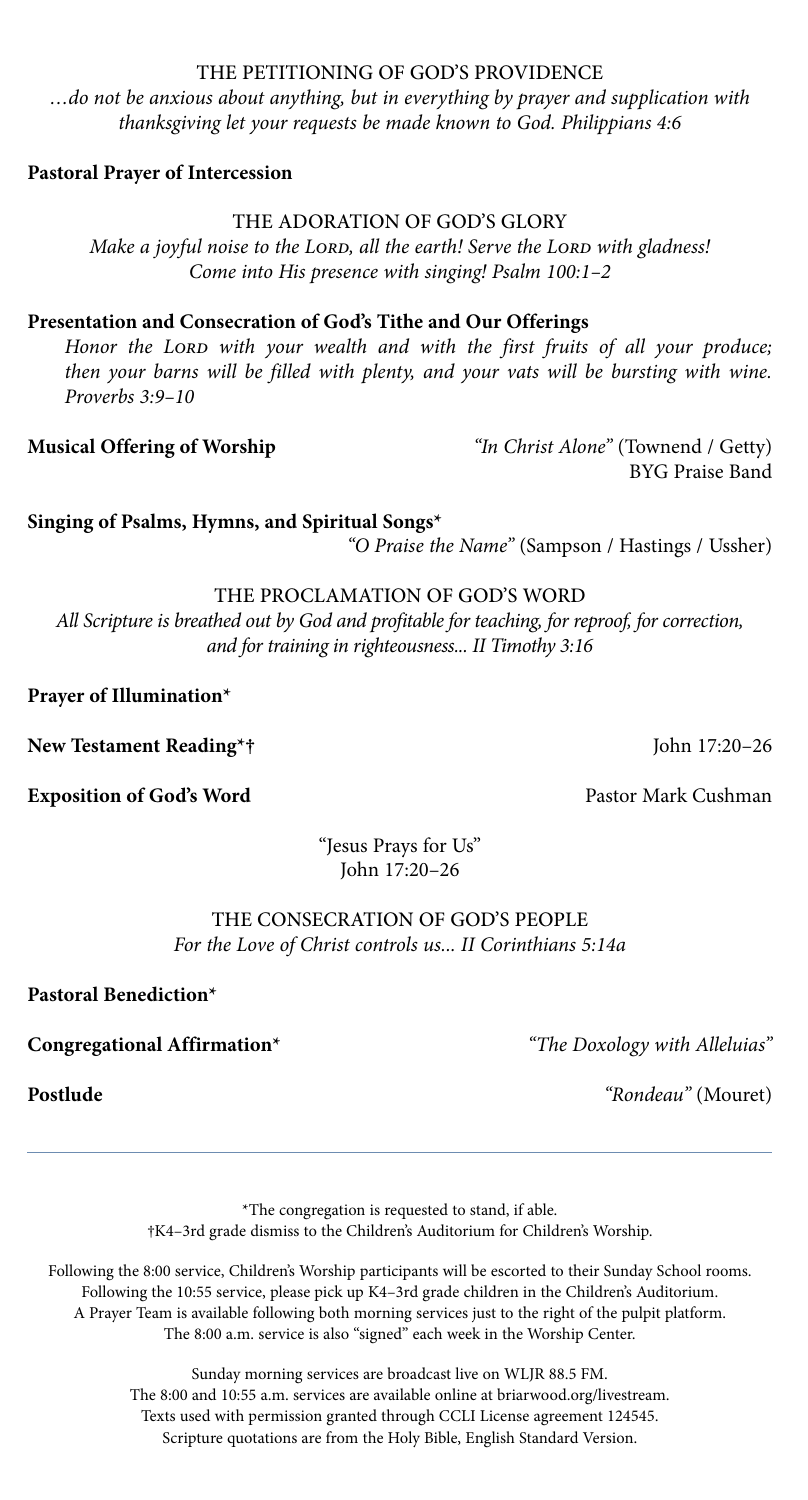**Evening Service of Praise and Proclamation – 6:00 p.m.**

**Prelude** 

**Prayer of Invocation** 

**Preschool Choir Program**

*"Get Ready to Praise the Lord" • "This Is the Day" "Let's Count the Ways We Can Praise" • "The Praise Parade"*

**Children's Choirs Presents** "The Sailor's Bible" (Long / Pote)

*"The Forty Minute Tour"*

**The Story of Noah and the Flood**

*"Do What You Gotta Do" "When Life is a Zoo" "The Promise"*

**The Story of Jonah and the Great Fish**

*"No Way, Not Me" "Jonah's Prayer" "Nineveh Repents"*

**The Story of Paul's Shipwreck**

*"Good News" "Paul's Shipwreck" "Romans 8" "Good News Reprise"*

**Benediction\*** 

**Postlude** 

**Morning Worship** – The Lord's Day morning worship services are live and in person at 8:00 and 10:55 a.m. They are also streamed on the Briarwood Website, Facebook Live, Apple TV, Roku and the Briarwood App. For more info go to briarwood.org/watch.

**Sunday School Communities** – Sunday School for all ages is at 9:30 a.m. each Sunday. For a complete list of classes go to briarwood.org/sundayschool.

**Evening Worship** – Evening worship is at 6:00 p.m., and is also streamed on the Briarwood Website, Facebook Live, Apple TV, Roku and the Briarwood App.



**Welcome** John Haines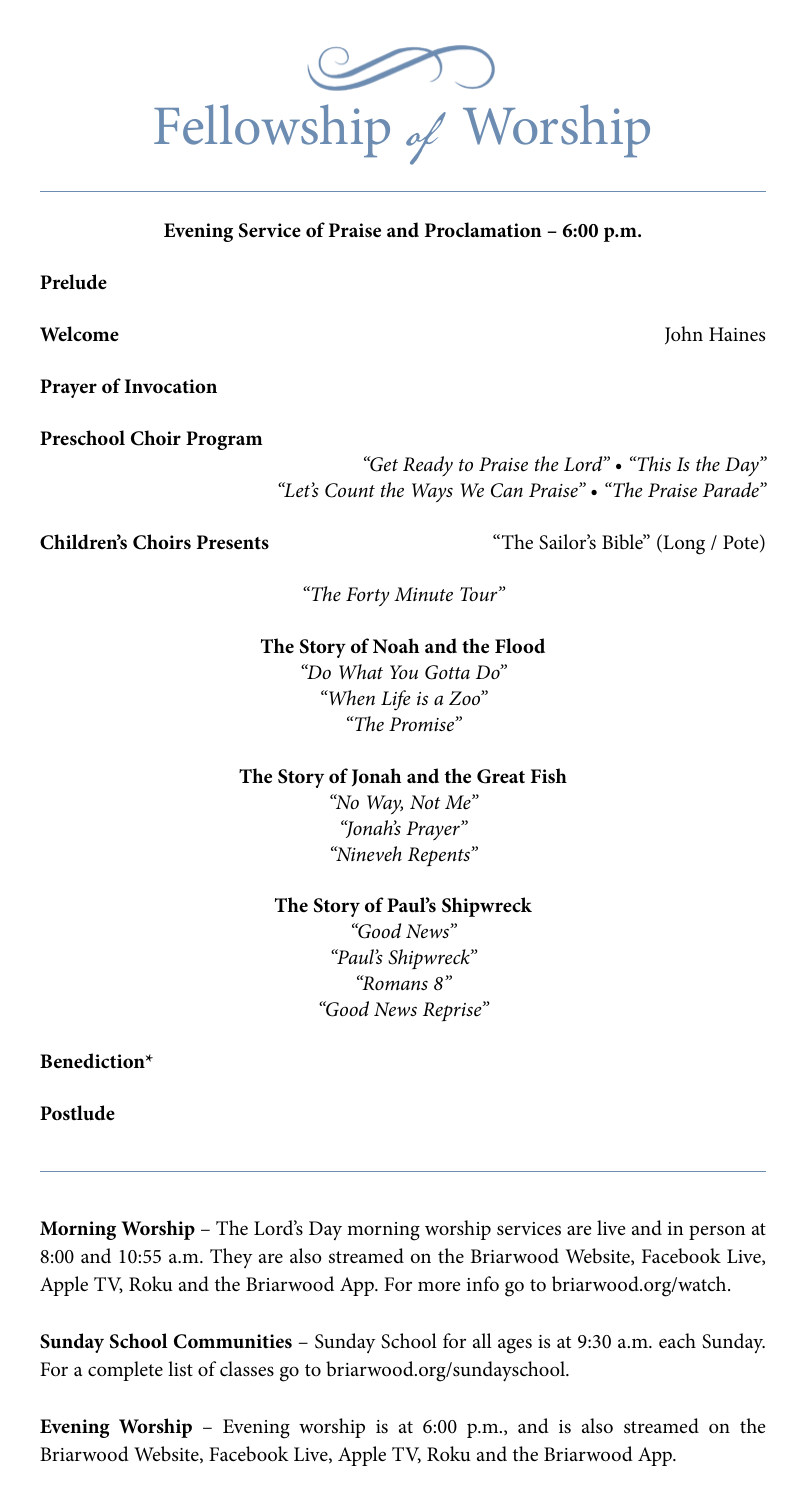### Announcements

**Officer Nominations—**Deacon and Elder nominations for the Class of 2025 will be accepted from the congregation during the month of May. Nominating forms will be available on Sunday, May 1 at the various information stations throughout the church. The deadline for nominations is Tuesday, May 31, 2022.

**Trailblazers—**Tuesday, April 26, join us for a free showing of *American Underdog*, the Kurt Warner story, at Cahaba Ridge in the Theatre at 1:00 p.m. Contact Sharon at 205-776-5320 or sjohnston@briarwood.org for more information.

**Briarwood Golf Fellowship and Outreach—**Invite a friend to join you at the Bent Brook Golf Course on Wednesday, April 27. Register at questrecreation.org or call 205-776-5237.

**WBL invites you to "An Evening with Susan Gordon"** on Thursday, April 28 at 7:00 p.m. at The Farrell (2719 19th St S, Homewood). As the founder and chief creator of Susan Gordon Pottery, she will share how she blends creative talent, business acumen, and resilient leadership to make her unique story. Coffee and dessert will be served. Tickets are \$10. Register online at wblbirmingham.org.

**YBL Spring Breakfast—**Friday, May 6 at 6:30–7:45 a.m. at The Harbert Center. Join us to hear Dan Naulty, former MLB Pitcher/World Series Champion, tell about his remarkable journey through professional sports and battle to be a man of integrity. Register at ybl.org/events.

**Vacation Bible School—**June 6–10 from 9:00 a.m.–12:00 p.m. Come learn each day about being a new creation in Christ from II Corinthians5:17. Register at briarwood.org/vbs. Volunteers are still needed. Contact Raleigh Macoy at rmacoy@briarwood.org. To sign-up as a Nursery volunteer, go to briarwood.org/nursery.

**Trailblazers Travel—**June 13–15 to The Cove in Asheville, North Carolina. The guest speaker will be Voddie Baucham, Jr., author of *Fault Lines* and *Expository Apologetics*. For more information, contact Sharon at sjohnston@briarwood.org or 205-776-5320.

**Nursery Needs Volunteers—**If you have signed our purple sign-up folders in the past to help in the Nursery, please sign up to be a part of our team. To receive information, come to the Nursery desk on Sunday mornings, go to briarwood.org/nursery and click on the Nursery Volunteer Team (NVT) link, or email Alison at acraig@briarwood.org. To everyone who has signed up—you have been a blessing!

**Wednesday Morning Bible Study—**Dave Matthews leads a study of James in A–105-A on Wednesdays at 10:00 a.m.

#### **New Job openings**—

**Director of Accounting.** Seeking a qualified accountant with a Bachelor's Degree in Accounting, CPA preferred. Experience and knowledge of generally accepted accounting principles and procedures, budgeting, and personnel procedures required. Strong communication and interpersonal skills a plus. Send résumé to Matt Moore at mmoore@briarwood.org.

**Director, Women Business Leaders.** If you're a business-minded woman with a heart for outreach and evangelism, might God be calling you to lead WBL? Bachelor's degree, ministry experience, and fundraising skills required. Contact Rob Genin at 205-776-5455 or rgenin@briarwood.org.

**See all the current job opportunities** for Briarwood ministries and ministry partners at briarwood.org/employment to find details on open positions as well as how to apply.